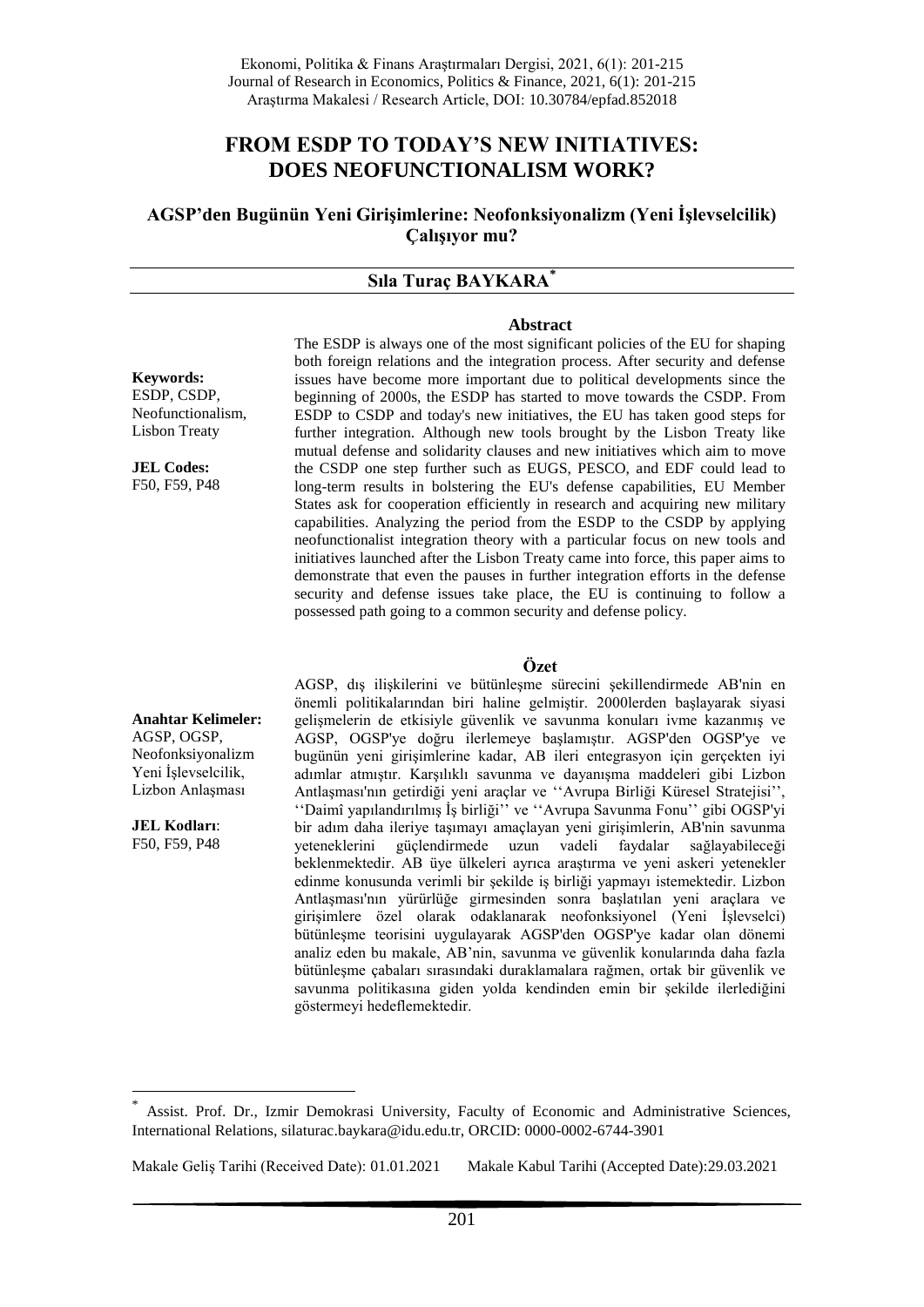## **1. Introduction**

During 10 years from the formation of the European Security and Defence Policy (ESDP) in 1999 till the Lisbon Treaty's entering into force in 2009, there have not been important changes in the evolution of the European Union's (EU) common security and defence policy. The same period also saw disruptive terrorist attacks in New York, London, and Madrid, and two wars in Iraq and Afghanistan. Especially the invasion of Iraq divided the EU Member States into two parties as European integrationists and those who defend the Transatlantic solidarity. The 2003 European Security Strategy (ESS) was launched after the debates reached at the peak within the Union. The ESS was not only the first security strategy of the EU but also very important steps for the future of the EU's foreign policy. All these debates demonstrated that the EU needed more active and direct policy in security and defence issues such as rapid response and intervention capability (Keukeleire and Delreux, 2014).

Analyzing the period from the ESDP to the Common Security and Defense Policy (CSDP) by applying neofunctionalist integration theory with a particular focus on new tools launched after the Lisbon Treaty came into force, this paper will be structured as follow. After the brief introduction, the second part of the paper aims to summarize the developments in the period from the ESDP to the CSDP. The third part of the paper discusses the Lisbon Treaty and new conceptual challenges the Treaty brought such as the mutual defense and solidarity clauses. After mentioning the Global Strategy for the European Union's Foreign and Security Policy (EUGS), which aims to move the CSDP one step further through new initiatives having an emphasis on more integration in EU's security and defense in the fourth part, the fifth part of the paper aims to discuss the neofunctionalism as a grand integration theory by reviewing the old and current literature. In the next part, it is discussed whether the neofunctionalism works in the EU's security and defense policy by taking new developments and new initiatives into account. Finally, this paper finishes by claiming that neofunctionalism is applicable for further security and defense integration in the EU. This paper is complied with the research and publication ethics and does not require permission from the ethics committee and/or legal/special permission.

## **2. Neofunctionalism as a Theoretical Framework and Literature Review**

Schimmelfennig and Rittberger (2006) defines European integration as a process which formulates the policy areas on the EU level (sectoral integration), distributes the competencies among the EU member states or transfers it to the EU as a supranational institution (vertical integration), and enlarges the EU's borders through new members (horizontal integration). European integration theories aim to determine the extent of European integration by means of sectoral, vertical and horizontal dimensions and are explained under intergovernmentalism and supranationalism, which are two ''schools of thought''. Among those two ''schools of thought'', neofunctionalism was born from the supranationalism whose main scholars are Ernst Haas, Leon Lindberg, Joseph Nye and Philippe Schmitter (Schimmelfennig and Rittberger, 2006). The original theory of Haas, Lindberg and Mitrany were modified by Schmitter, Niemann, Tranholm-Mikkelsen, Schimmelfennig and by Haas and Lindberg themselves.

'The Uniting of Europe' was the first book Haas focused on the regional integration. In 'the Uniting of Europe', Haas envisaged the European Coal and Steel Community (ECSC) as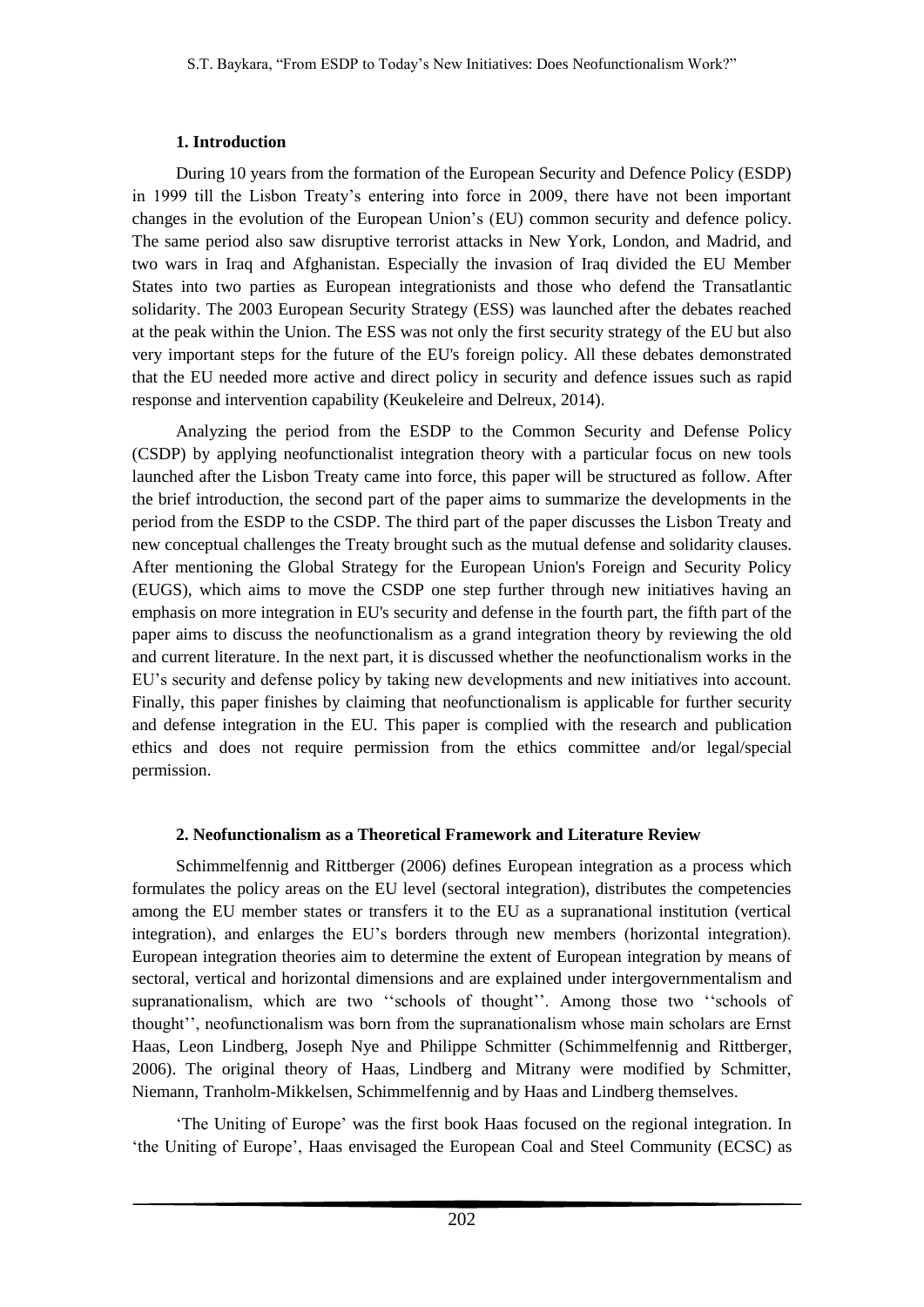new cooperation type between states by via spillover effect (Haas, 1958). In 1964, Haas published 'Beyond the Nation State', which formulated the theory of neofunctionalism for the first time (Haas, 1964). Haas' neofunctionalism was standing in opposite side of David Mitrany's functionalism in terms of politics. According to Niemann and Schmitter (2009), neofunctionalism, which became a prominent theory of European integration during the end of 1950s and beginning of 1960s, was formulated by Ernst Haas and Leon Lindberg in order to explain why the ECSC, the European Economic Community (EEC) and the European Atomic Energy Community (Euratom) were founded. Based on the neofunctionalist claims, the establishment of the ECSC had spilled over effect on the establishment of the EEC and Euratom. Therefore, Haas' neofunctionalism had an impact on the EU's integration process during the 1980s (Niemann and Schmitter, 2009). Ben Rosamond defines neofunctionalism as the virtual synonym of European integration (Rosamond, 2000).

The basic question neofunctionalism asks is why states give their sovereignty voluntarily to a supranational body. According to neofunctionalism, the development of the integration process happens over time and has its dynamic (Niemann and Ioannou, 2015). The neofunctionalism explains the process through several steps. First, several states get together and decide to integrate into a determined economic sector. Then, they found a supranational body to be able to realize the integration more effectively. However, they realize that integration in more sectors is needed to be able to benefit from the integration more effectively. Therefore, new areas are determined for further integration and the supranational body supports the states through its strategies for further integration (Rosamond, 2000). In other words, since the supranational body benefit from the integration, it behaves like an agent of integration (Haroche, 2020).

The term spillover is the main concept of neofunctionalist theory. Spillover is defined as a process ''in which the creation and deepening of integration in one economic sector would create pressures for further economic integration within and beyond that sector, and greater authoritative capacity at the European level'' (Rosamond, 2000, p. 60). In contrast to general opinion claiming that the supranationalism falls into the scope of low politics like economics instead of high politics like foreign affairs and defense (Haroche, 2020), neofunctionalism asserts that integration in low politics eventually provides the integration in high politics through the spillover effect. Besides, spillover covers the gradual transfer of national competences to supranational institutions, which becomes the new high authority for political actors. Amongst the EU institutions, the European Commission serves as the most neofunctionalist part of supranationalism as the initiator of new beginnings for further integration. the Commission also aims to increase its legitimacy within the EU Member States. According to neofunctionalism, a high authority is needed for further integration and the Commission serves this duty (Rosamond, 2000).

There are three kinds of spillover: functional, political, and cultivated. Based on functional spillover, several economic sectors are interdependent and integration in an economic sector at a regional level would also need integration in another one amongst those economic sectors (Niemann and Schmitter, 2009). That is why governments pursue further integration in the economic area. Sweet and Sandholtz (1997) assert that when a supranational institution is created, this means that a new dynamic is born. This dynamic receives its power from the integration process itself. Spillover effect let the supranational authority to expand itself to other related areas. This is called as a functional spillover. According to political spillover, if political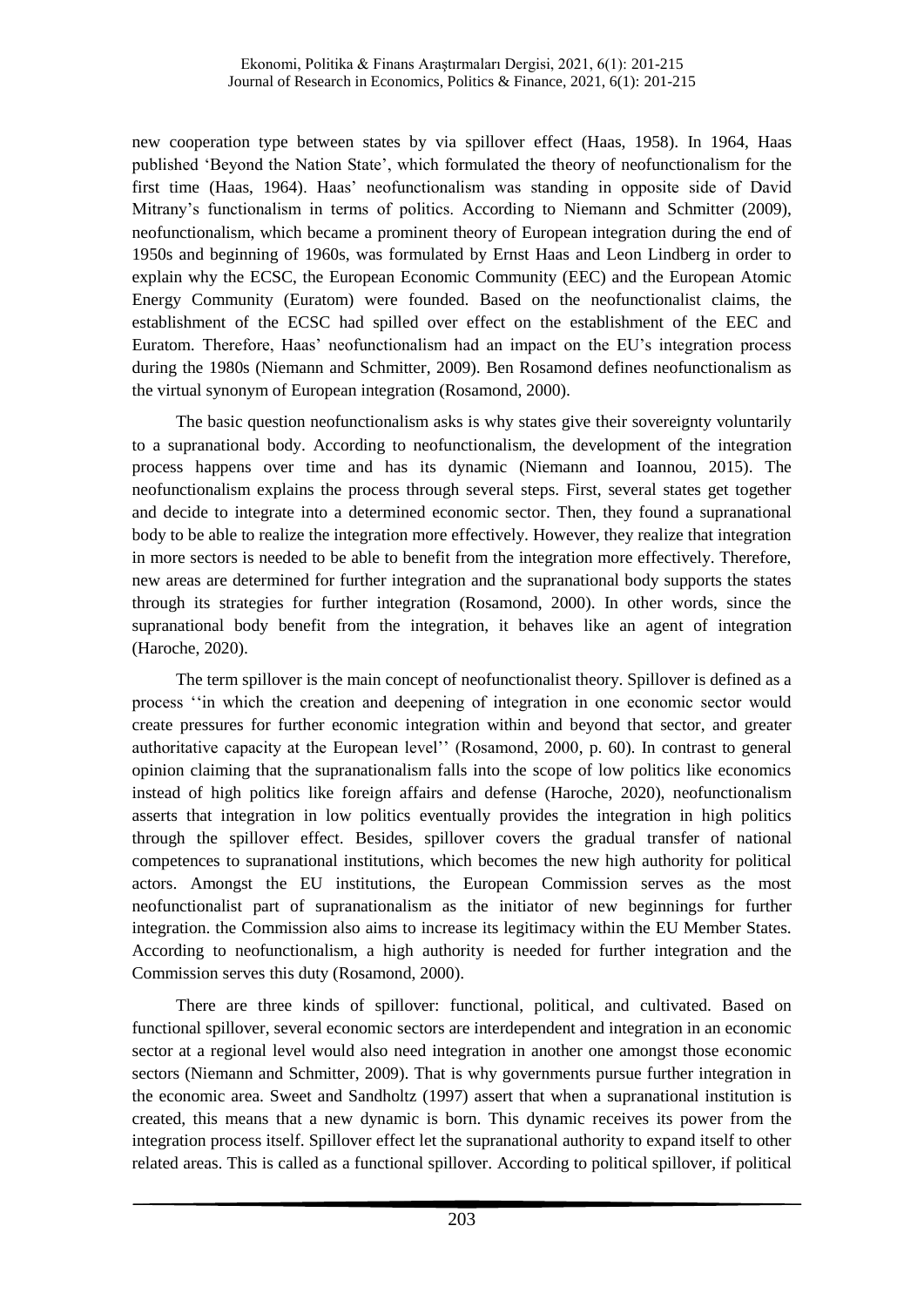elites and decision-makers assume that policies they aim to apply could not meet their expectations at the domestic level, they would be willing to move their expectations, loyalties, and activities to a regional center. Although political elites start the integration process, Haas claims that supranational bodies should have autonomy in this process as well (Haas, 1961). Finally, cultivated spillover describes the aim of the supranational body for expanding since it receives its power from the integration and therefore, becomes agents of integration to benefit it (Tranholm-Mikkelsen, 1991). According to Niemann and Schmitter (2009), supranational institutions, after a while, create their own identity since their preferences could not be covered by a group of nation state. That is why, supranational institutions have tendency to support more integration to serve the common interests and increase cooperation via cultivated spillover.

Schimmelfennig (2018) defines the neofunctionalism as ongoing integration dynamic via spillovers and path-dependencies. Although the integration in the beginning was inadequate, spillover effect and supranationalism continued in a way. This paper argues that neofunctionalist spillover largely accounts for the progress of European Defense and Security Policy for further integration so far. Nevertheless, as Niemann and Schmitter (2009) underline that neofunctionalism is a theory of both integration and disintegration. Therefore, it needs to take into account that neofunctionalism does not only aim to explain why and when integration takes place but also under which circumstances the integration fails. In other words, after spillover, the second significant term of neofunctionalism is spillback which means moving back from integration by sectoral or institutional means (Rosamond, 2000).

Neofunctionalism is an appropriate approach in elucidating policy-making outputs relating to European integration dynamics. In certain areas, neofunctionalism could not explain why high-level politics could not meet lower-level expectations. In this case, it is important to admit that integration is a dynamic process and dialectic. Therefore, a spillback is also possible in some time. A spillback should not be regarded as the shortcoming of the neofunctionalist approach. Instead, shortcomings demonstrate that the neofunctionalism continues to evolve. That is why, shortcomings should be taken as a challenge which power the integration process for moving further (Niemann, 2016). Finally, the most serious challenge towards the snowball effect of the neofunctionalism comes from the difference between high politics and low politics. Hoffmann (1966), who is an intergovernmentalist, envisages that spillover effect could only take place in ''low politics'' such as economic cooperation, not ''high politics'' such as issues relating to security and defense. However, neofunctionalism does not reject that the way going to the integration is rugged. European integration process could encounter with crises which could delay the integration; however, in the end, policy spillover and supranationalism are going to make an upward movement. Because European integration gets its roots from the neofunctionalist point of view (Hooghe and Marks, 2019).

# **3. From ESDP to CSDP**

The 1998 Franco- British St. Malo declaration was one of the most important building blocks in the development of the ESDP (Hill, Smith and Vanhoonacker, 2005). The Declaration was a response to the war in Kosovo in the late 1990s. At the Conference, Tony Blair, Jacques Chirac, and Lionel Jospin declared that they would enter a new direction in European defense. They added that the EU should take on direct political responsibility for deciding on and overseeing military operations (Bono, 2002). Therefore, the ESDP was formed including a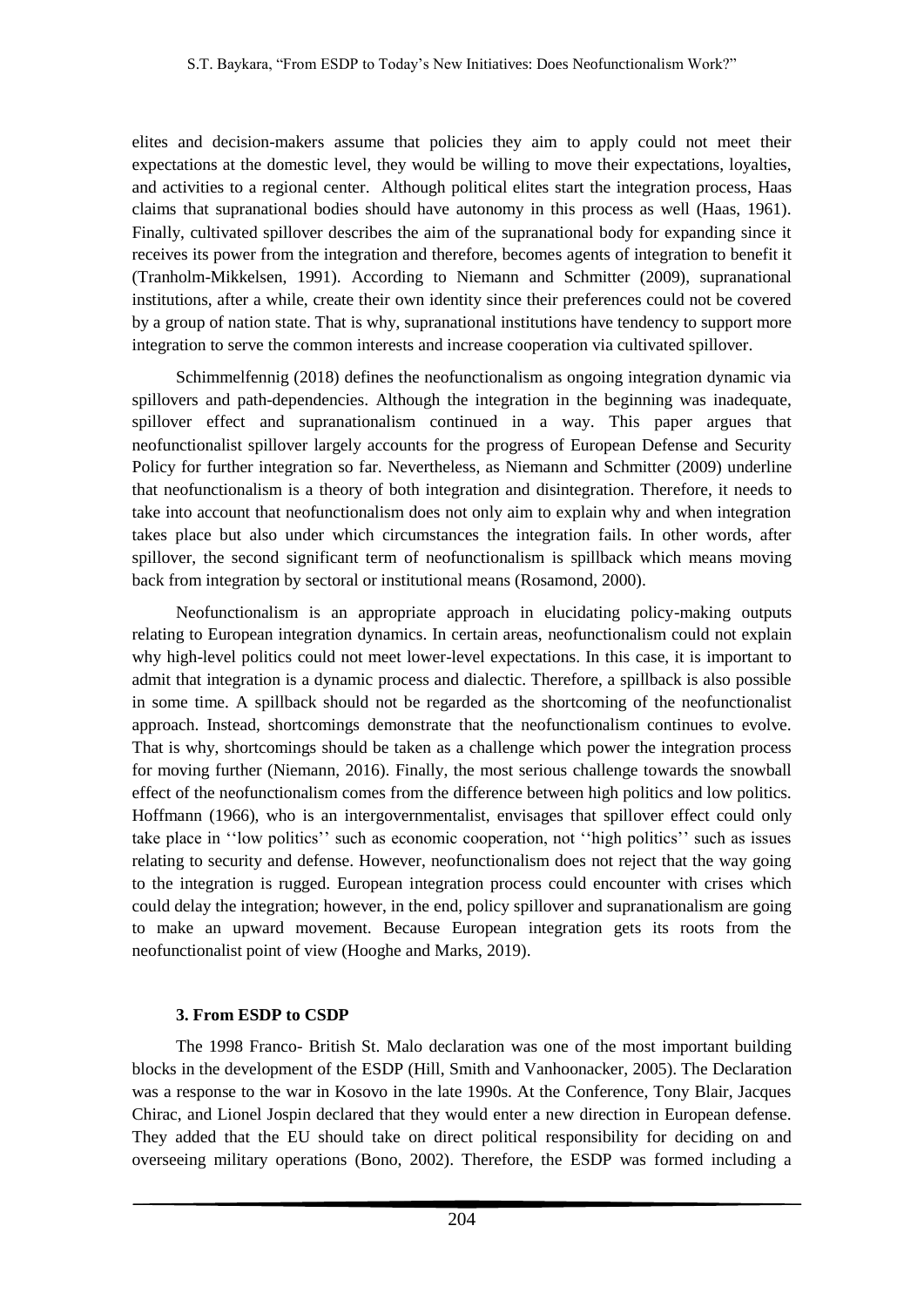European military force having an autonomous action capability. Furthermore, the 1999 Cologne European Council undertook that the EU would have 60,000-person rapid reaction force (RRF) by 2004 (Manners, 2002). Besides, the Helsinki Headline Goal (HHG), which envisaged to prepare appropriate resources for European missions, including the Petersberg Tasks was launched by the end of 1999. The Petersberg Tasks listed the type of military action that the EU could bear in crisis management operations. According to the Petersberg Tasks, the EU could undertake humanitarian tasks, peacekeeping, and peacemaking. The Petersberg Tasks were then included in Article 17 of the Treaty on the European Union (TEU) through the Amsterdam Treaty (European Union External Action Service [EEAS], 2020a). The Petersberg Tasks were expanded after the Lisbon Treaty entered into force in 2009. Through the extension, the Petersberg Tasks began to cover ''joint disarmament operations, humanitarian and rescue tasks, military advice and assistance tasks, conflict prevention and peace-keeping tasks, tasks of combat forces in crisis management, including peace-making and post-conflict stabilization.'' (the Treaty on the European Union [TEU], 2009).

Another development in the way that the EU took steps towards a security and defense policy for the EU is the Berlin Plus agreement, which was signed between the EU and NATO in 2003, includes necessary arrangements so that the EU could use NATO assets and capabilities in the crisis management operations led by the EU. The first success of the Berlin Plus agreement had been the inauguration of Operation Concordia, which is the first military operation led by the EU, in Macedonia (after February 2019, the Republic of North Macedonia) in March 2003 (EEAS, 2020b). Operation Concordia, which was a peace-keeping mission, was the first military operation of the EU. During the mission, the EU tested its new procedures. The experience and success gained from Operation Concordia encouraged the EU for handling its first autonomous operation, Operation Artemis, in the Democratic Republic of Congo, in June 2003. Operation Artemis demonstrated the success of the Union in involving in peacekeeping operations far beyond the EU borders. During EUFOR Althea, which was the military operation inaugurated by the EU in Bosnia and Herzegovina in December 2004, the EU achieved the most assertive military operation and received the responsibility from the Stabilization Force (SFOR) of NATO (EEAS, 2020b).

One of the most important building blocks for the future of the ESDP is the ESS was also drafted in 2003. The Strategy, entitled ''A Secure Europe in a Better World'', began with identifying new five threats for the EU: terrorism, weapons of mass destruction, failed states, organized crime, and regional conflicts (Hill et al., 2005). The document underlined a greater capacity for the EU is needed for sustaining several operations simultaneously. The document also referred to a partnership with the US and NATO since as underlined in the document, many of the EU force's missions would be undertaken in cooperation with NATO (Hill et al., 2005). A year later, the EU Member States set the Military Headline Goals (HLGs) for enhancing the EU's military capabilities in parallel with the Petersberg Tasks. The EU aimed to move the experience get from the military operations EUFOR Concordia and Artemis to a more inclusive and detailed phase due to the changing security environment (EEAS, 2020b). The missions realized by the EU was the sign that the EU has ability to involve in military operations (Hill et al., 2005)*.* The same year also saw the foundation of the European Defence Agency (EDA), whose aim is assisting its Member States for increasing defense capabilities and developing their military resources and joint defense capabilities. The only EU Member Country which is not a part of the EDA is Denmark since it decided to opt-out from security and defense policies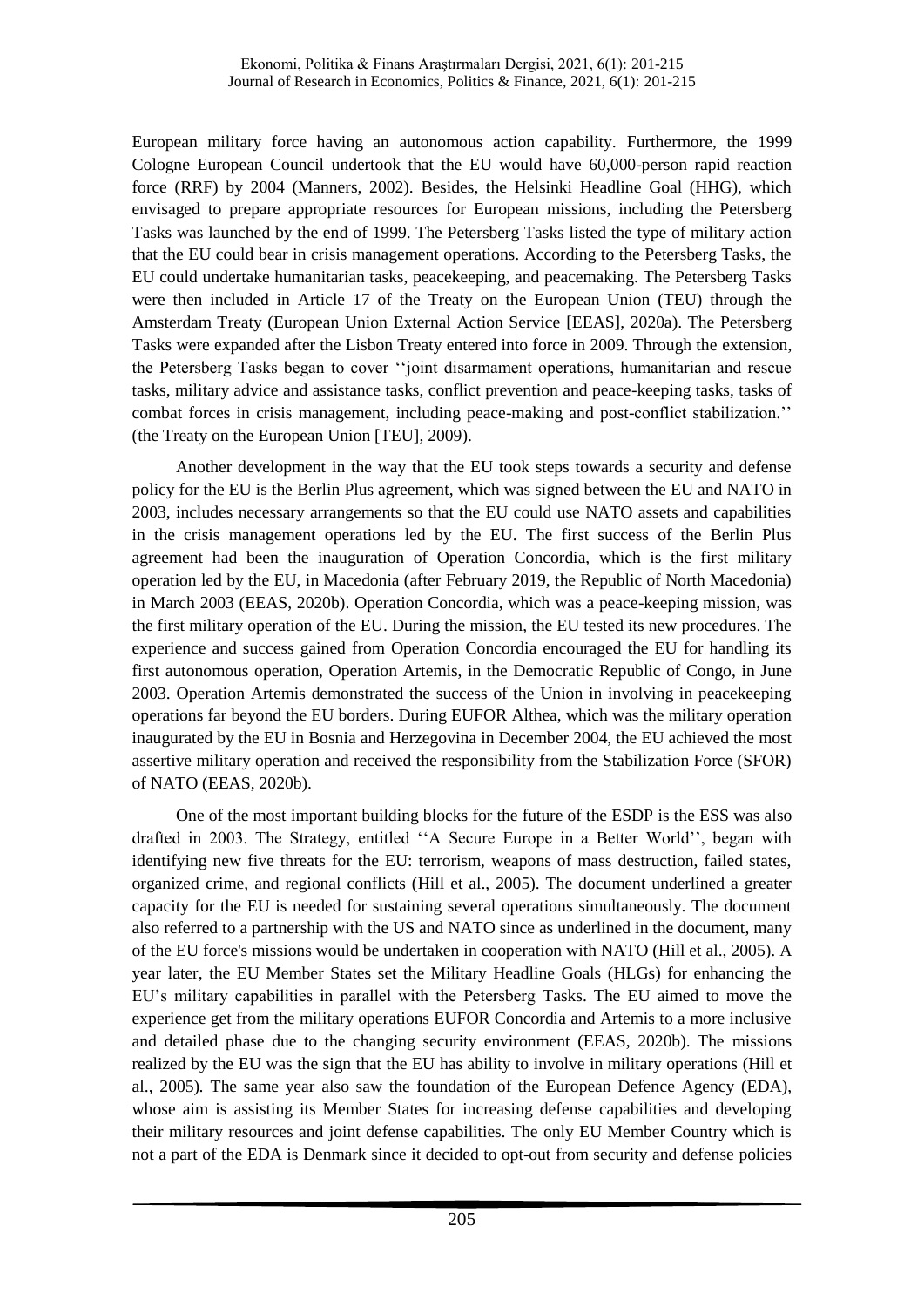of the EU. The EDA also has agreements with countries not from the EU namely Norway, Serbia, Switzerland, and Ukraine (European Defence Agency [EDA], 2020). The EDA was created to be the main facilitator for ministries of defense in improving the capabilities under ESDP. Since the EDA works as the center of the European defense cooperation, in May 2017, EDA's Member States decided to extend the EDA's mission and now the EDA is aimed to work as the central operator for EU-funded activities in the defense area. EDA aims to form the ''Military Schengen'' of the EU (EDA, 2020).

### **3.1. Lisbon Treaty, Mutual Defense and Solidarity Clause**

Initiatives the EU launched have been significant steps towards a common security and defense policy. However, the turning point for further security and defense integration in the EU is regarded as the Lisbon Treaty's entry into force. One of the most significant changes the Lisbon Treaty brought was the ESDP itself. After the Lisbon Treaty entered into force, the ESDP became the CSDP. Besides, the Treaty of Lisbon brought new concepts like mutual defense and a solidarity clause. The mutual defense clause took its roots from Article 5 of the Western European Union (WEU) Treaty. However, it was presented in 2009 under Article 42.7 of the Treaty of the European Union. The Article states that ''if a Member State is the victim of armed aggression on its territory, the other Member States shall have towards it an obligation of aid and assistance by all the means in their power, under Article 51 -the right to self-defense- of the United Nations Charter. This shall not prejudice the specific character of the security and defense policy of certain Member States'' (TEU, 2009). Regarding the Solidarity clause, the Lisbon Treaty states that ''the Union and the Member States shall act jointly in a spirit of solidarity if a Member State is the object of a terrorist attack or the victim of a natural or manmade disaster'' (the Treaty on the Functioning of the European Union [TFEU], 2009).

There are three main differences which are responsibility, area, and tools, between these two clauses. Concerning the responsibility, while the solidarity clause gives the main responsibility to the Union itself, the mutual assistance clause is seen under the CSDP and therefore gives the main responsibility to the EU Member States, not the Union itself. The second main difference between the two clauses is the area. The Solidarity clause limits the area as within the borders of the EU Member States while the mutual assistance clause embedded in CSDP has no territorial limitations but political ones. The last main difference between the two clauses is the tools they use. Both Solidarity and Mutual Assistance Clause underlines all means and assets available and appropriate; however, the Solidarity Clause is much more ambitious for using all instruments the EU has (Rehrl, 2015). Besides, both Mutual Defense Clause and Solidarity Clause offer a joint commitment deeper than NATO's collective security. In other words, Lisbon Treaty established a connection between the CSDP and the external dimension of the Area of Freedom, Security and Justice, which is the second Treaty objective in Article 3 TEU, by contributing to the security measures such as the control of criminal threats inside and outside the EU. Moreover, both clauses sign that the EU's threat scenarios defined in the ESS have been expanding in recent years. Finally, the EU has been increasing the number of securities providing instruments such as crisis management and counter-terrorism capabilities. If the European Council updates the threat list regularly, this could help the use of these clauses in the future. However, the ambiguity of the threat definition is seen as the weakness of the Lisbon Treaty (Wessel, Marin and Matera, 2011).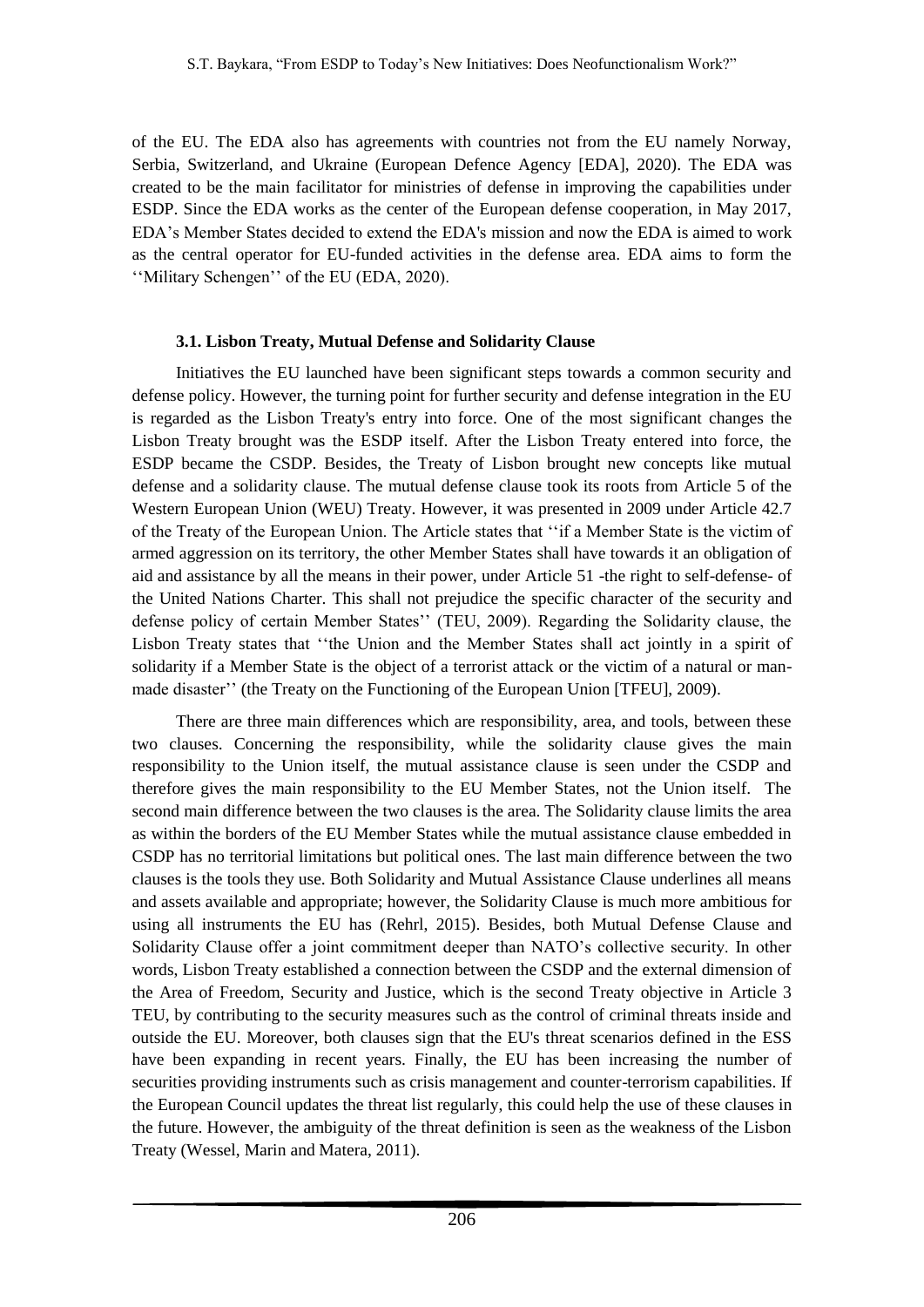France was the first country to speak the mutual defense clause loudly after the Paris terrorist attacks on 13 November 2015. As a result, defense ministers of the EU member states agreed on activating the mutual defense clause unanimously on 17 November 2015. Based on the Mutual Defense Clause, France asked for pooling of capabilities from the EU Member States to use in its operations in Iraq and Syria. Besides, France requested assistance to redeploy troops in regions it needed. By asking for support from the EU Member States, France also asked for a unified and coordinated European political action. While the EU was experiencing the debates resulted from Brexit, the Euro crisis and the refugee crisis, France's request was the search for solidarity and independent EU defense policy although slow progress disappointed him (European Parliament, 2020a). The reason why France preferred the mutual defense clause is to share the burden of EU military spending of CSDP with EU Member states. France did not prefer the solidarity clause although terrorist attacks fall in the scope of this clause since, in contrast to the mutual defense clause, the solidarity clause has no direct relation with CSDP.

### **3.2. Moving to Further Integration: EUGS and New Initiatives**

The EUGS was introduced in June 2016 to move the CSDP one step further. EUGS was including several measures in the security and defense area. EUGS also was built on basically three elements. First, EU Member States should have had more responsibility for their security and defense. Second, based on European Defense Action Plan, the defense capabilities of the EU Member States should have been enhanced through new financial tools. Finally, cooperation areas determined for the EU-NATO Joint Declaration should have been followed. Based on the elements defined in the EUGS, EU Member States started to hold meetings to discuss the security and defense issues. The first meeting was held in Bratislava in September 2016 and Member States agreed on enhancing cooperation on foreign security and defense issues. In November 2016, the ''Implementation Plan on Security and Defense'' was launched. The Plan had 13 proposals whose most significant parts were a coordinated annual review on defense (CARD), which is expected to create more transparency on defense plans in the future, the Capability Development Plan (CDP), which aims to help member states to define the capabilities they need like research, technology and industrial aspects, and PESCO, which aims to support member states for deeper and more binding commitments, jointly defense capabilities, new projects and for a better EU rapid response. Moreover, in November 2016, the European Commission proposed a European Defense Action Plan, which was focusing on the formation of a European Defense Fund (EDF) to support investment in research and development in defense equipment and technology (EEAS, 2020b).

Capacity Building in Support of Security and Development (CBSD), launched in 2017, is another initiative for further integration and coherence in the security and defense area. Through CBSD, the EU aims to fund the equipment and infrastructure of the armed forces of the EU Member States (Bergmann, 2019). As a result of the decision of all EU institutions, the CBSD was put into practice under the Instrument contributing to Stability and Peace (IcSP), which is a financial instrument of the development policy. By doing this, the EU will provide training, equipment, and infrastructure to the armed forces under the decision-making of the European Commission. Therefore, the Commission accessed the supranational power in EU's security affairs and opened a way to use the EU's budget in funding the armed forces (Bergmann, 2019). Same year, the Military Planning and Conduct Capability (MPCC) was also founded. Today,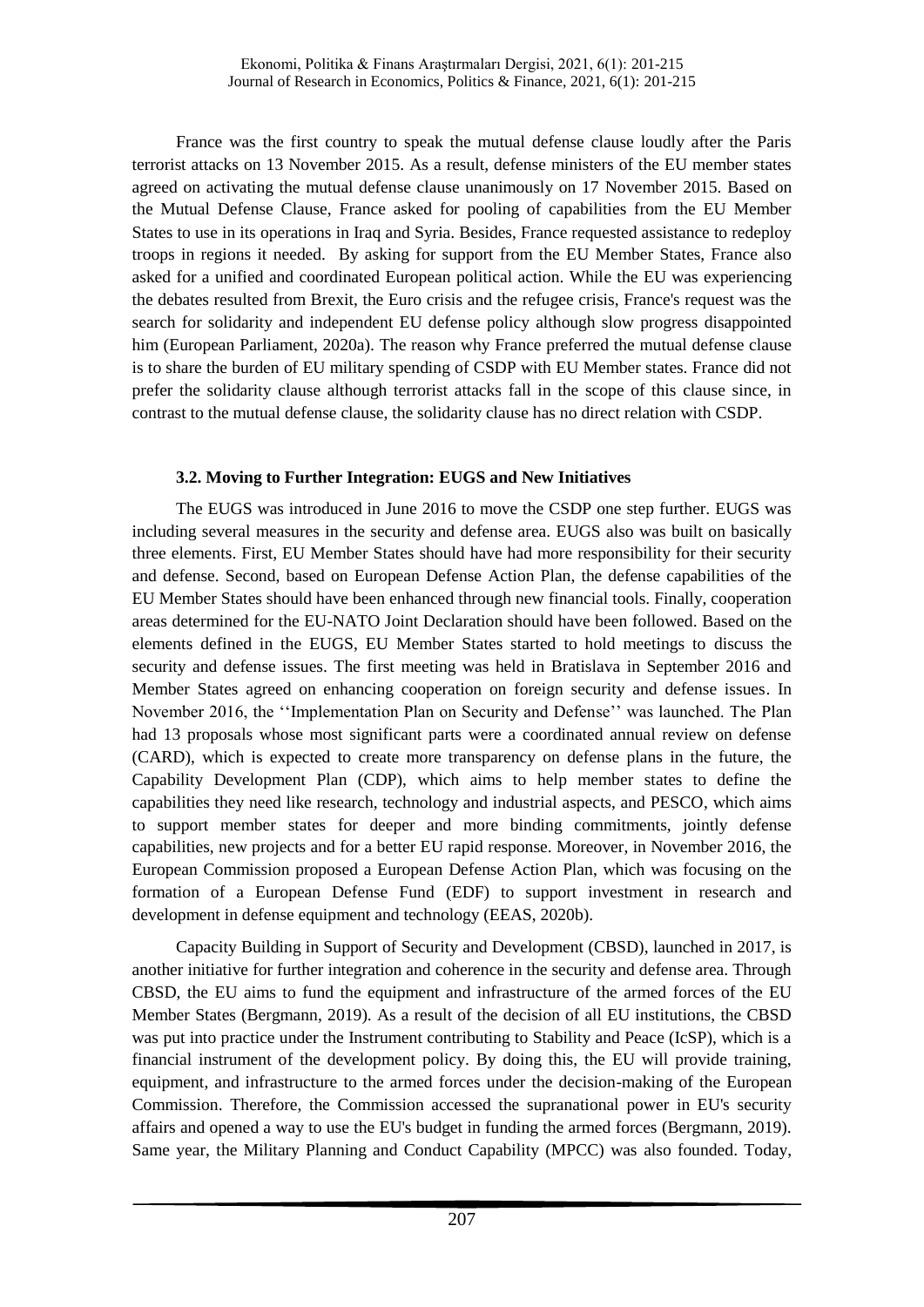the MPCC is conducting three non-executive military missions in Mali, Somalia, and the Central African Republic. By 2020, the MPCC has started for managing executive military missions (EEAS, 2020b).

In 2018, a roadmap was launched for the implementation of PESCO and along with CARD and the EDF, these three initiatives are planned to assist the EU Member States for further defense cooperation. A year later, a Joint Action Plan was launched, and the Council recommended the fully implemented EDF, which would contribute to the industrial and technological developments in the EU's defense (EEAS, 2020b). Parliament also declared its support to the PESCO, CARD, and the EDF (European Parliament, 2020b). Finally, since post-Brexit has a big impact on the EU regarding the decrease on the number of the military power, the EU member states seem having no choice in both increasing the defense expenditures and constructing new mechanisms for deepening the CSDP (Cebeci, 2018).

### **3.2.1. Permanent Structured Cooperation on Security and Defense (PESCO)**

European integration process began with political and economic integration and continued with attempts to create a common security and defense policy. As a result, 1999 European Security and Defense Policy (ESDP) and the 2009 CSDP aimed to realize further integration in the security and defense area. The launch of the PESCO aims to foster EU's integration process. Furthermore, the EUGS, Brexit, the beginning of the Trump Presidency in the US, and crises in the EU's neighbors demonstrated that the EU should start to take more responsibility in guaranteeing its security and defense. PESCO is the result of minding this gap and aims to have operational dimensions and use of force in the name of the EU.

PESCO is designed to contribute to the development of the CSDP and to encourage the Union to have a much more assertive role in foreign security and defense issues. As Hill et al. (2005) point out after increasing the political coordination of military capacity, it should be mentioned in going further in the European collective defense. Therefore, through PESCO, the EU Member States is aimed to increase their ability against the security challenges and to move the Union's defense cooperation further. Besides, PESCO is said to be the most flexible framework between member states aiming at deeper cooperation in the politics (Fiott, Missiroli, and Tardy, 2017: 18). Since the member states must decide unanimously in the decision-making process of the CSDP, veto rights of the member states complicate the cooperation and integration within the Union. However, PESCO's mechanism is different from the CSDP because of its flexible structure. Therefore, since PESCO is very new project whose institutional construction continues, PESCO could make contribution to the development of the EU's actorness, capabilities, and integration process in the defense realm (Turhan, 2019).

PESCO's legal basis is determined in the Article 42.6 and Article 46 of the TEU. Both articles underline that on one hand, PESCO aims to create an environment which gathering the member states willing to deepen the integration in the defense realm. On the other hand, PESCO aims to eliminate the barrier the member states, who remain distant to the integration in the defense realm due to several strategic reasons, created (Guerzoni, 2017). All in all, PESCO envisages to transform the EU into an institution having an autonomous and competent movement capacity via flexible institutionalization. By doing this, PESCO members could take an action for further integration and institutionalization without facing with the veto of the other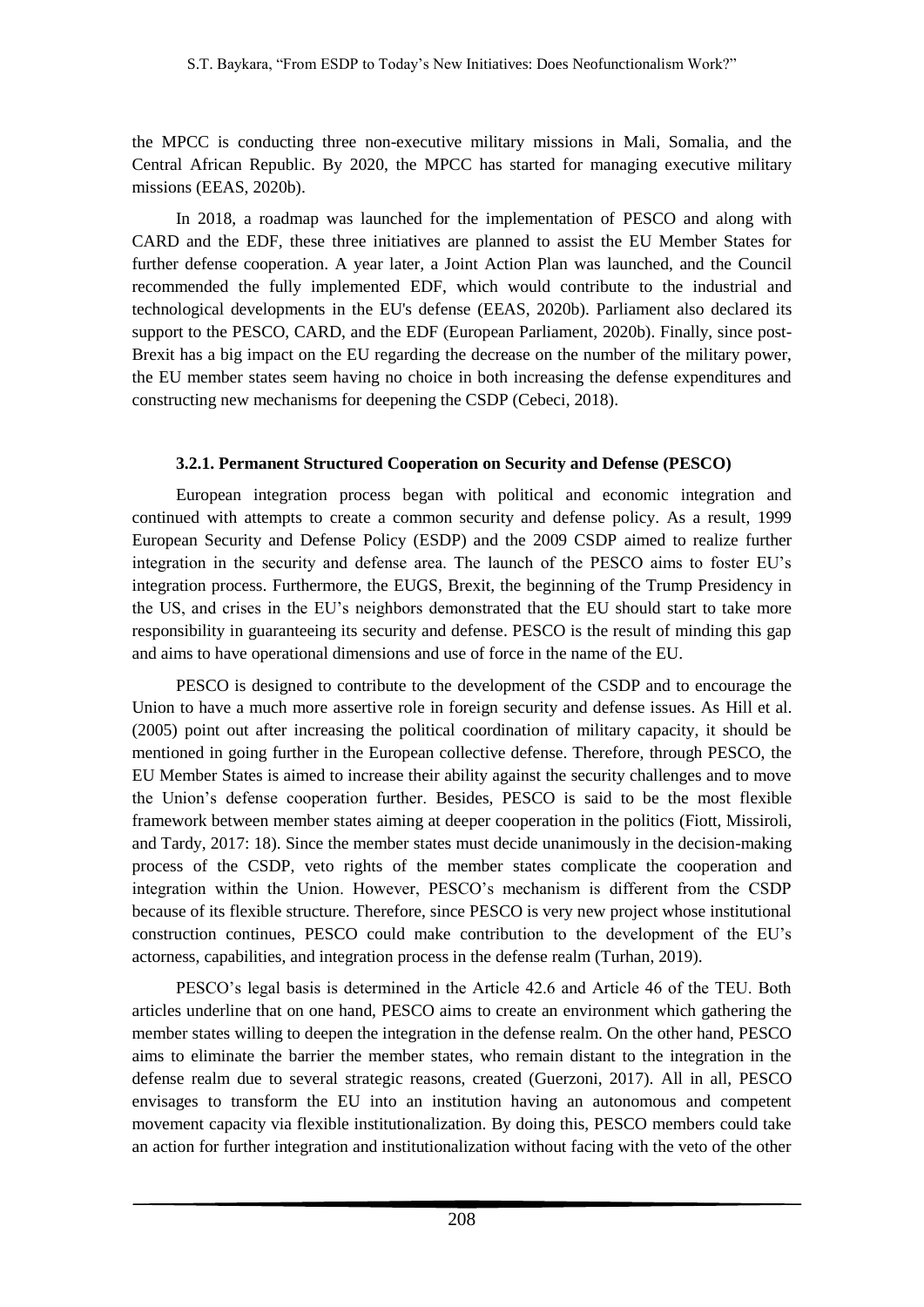EU member states in the issues relating to the defense dimension of the CSDP (Turhan, 2019). Therefore, PESCO aimed to deepen defense cooperation between the EU Member States having the capacity and willingness to make defense capabilities available for EU military operations. Hence, PESCO will support the EU's for becoming a visible international security actor.

The PESCO differs from other initiatives since participating in the PESCO is voluntary. Although PESCO was a very important part of the 2009 Lisbon Treaty, it was launched in 2016 after the UK realized a referendum for leaving the EU. In other words, PESCO was decided to be implemented after the UK showed signs to leave the Union. Especially after 2010, the UK's attention to defense and security issues of the EU decreased and the UK claimed that no EU Member States were willing to do or spend for defense. The only exception in relating to the UK's participation in EU's common defense issues after 2010 is Operation Atalanta, the CSDP naval operation against piracy on the coast of Somalia. Starting from the end of 2008 until the end of the Brexit referendum, Operation Atalanta was commanded by the UK. Then, the headquarters was moved to Naval Station Rota (NAVSTA Rota) in Spain. Finally, On 11 December 2017, the Council decided to find PESCO and 25 EU Member States agreed to join (Sweeney and Winn, 2020). In conclusion, although member states are the main decisionmakers of the PESCO, flexible framework the PESCO offers aims to integrate the EU institutions to the cooperation and control mechanism of the PESCO and then to contribute to the supranationalization of the CSDP (Billon-Galland and Quencez, 2017).

## **3.2.2. The European Intervention Initiative**

PESCO's small steps have made France disappointed. Moreover, France is discontent from the EU Member States which is reluctant to participate to solve the crises and to use force if needed. Therefore, in September 2017, French President Emmanuel Macron announced his plan called as the European Intervention Initiative (EI2) in Sorbonne, and in 2018, he invited eight European countries, namely Belgium, Denmark, Germany, Estonia, the Netherlands, Spain, the UK, and Italy to join (Nováky, 2018). Among those countries, Italy did not accept to join the EI2. However, in 2019, Italy also joined the EI2 (The Defense Post, 2019). Finland also joined a few months after the EI2 was launched (Nováky, 2018). Finally, Sweden and Norway joined the EI2 in 2019 (Euractiv, 2019).

The EI2 was designed as an outsider to the EU framework but compatible with it. Macron defines his EI2 initiative as one step further to European defense integration like PESCO and the EDF. Therefore, Macron claims that the EU should not depend on NATO and the US and build its military base. In other words, EI2 is planned to be neither part of NATO nor the EU (Vocal Europe, 2019). Actually, the EI2 was initially welcomed by Germany then brought concerns about whether France could use it for its aims. Another concern was about the possible damage the EI2 could give to the EU's efforts to increase its coordination and capabilities. Moreover, since the participation of the EI2 is realized through invitation, the EI2 could be regarded as a threat to European solidarity (Sweeney and Winn, 2020). In other words, Germany claims that the PESCO and the EI2 will lead to a division in the defense area. Therefore, Germany is in favor of more integration within the PESCO while France is the founding father of EI2. In fact, the problem between France and Germany in the Union is deeper than the PESCO and EI2 support. Germany supports the ''civilian power'' of the EU and would like to follow communitarized policies in security and defense areas while France aims to make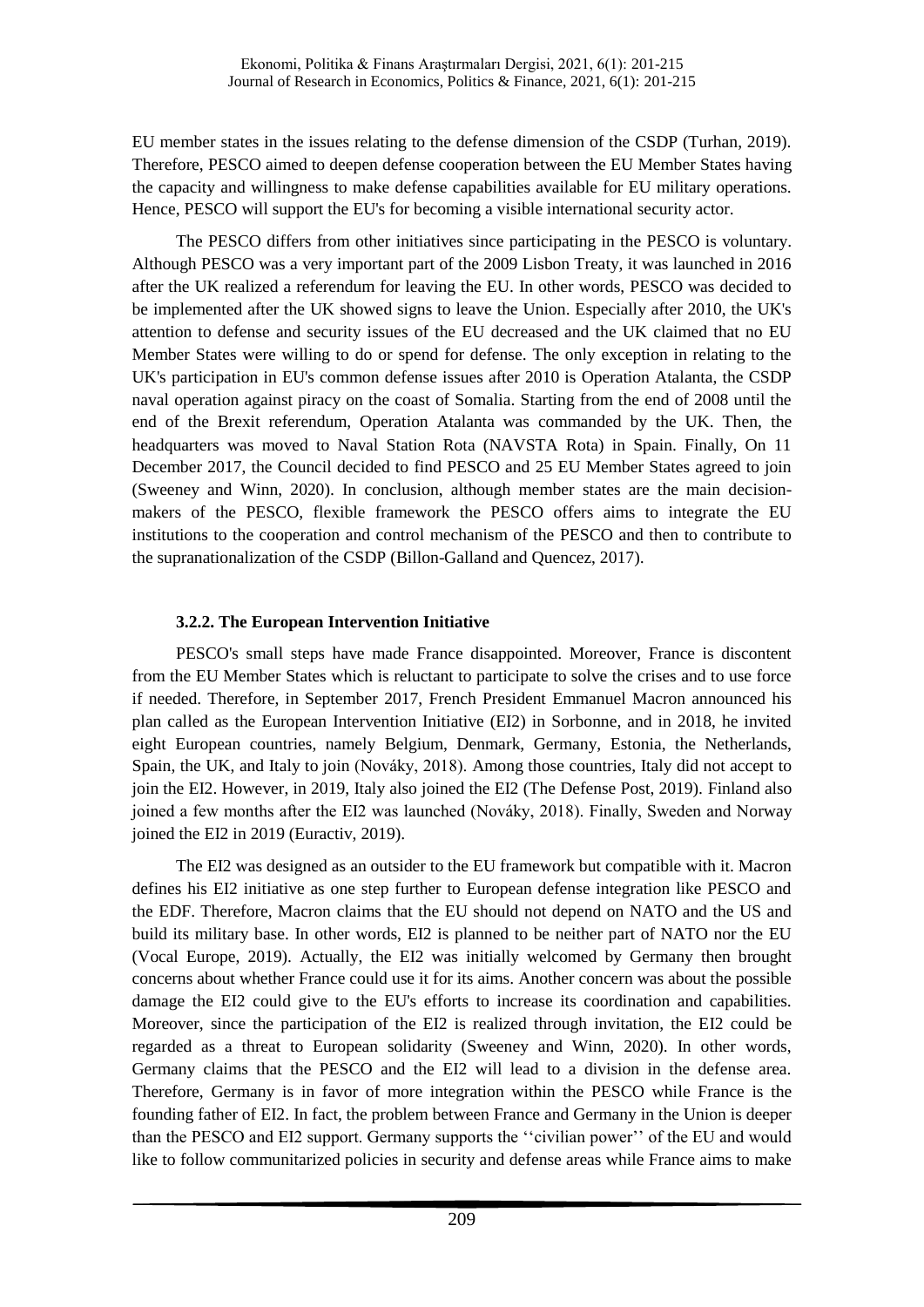the EU ''militarized power''. However, as a ''civilian power'' supporter, Germany does not totally reject to establish a military force (Risse, 2005).

Finally, the EDF is initiated to coordinate and support the EU's Member States' investments in the defense area. The EDF aims to increase the cooperation between the EU Member States in defense technology and equipment issues. The fund was launched in June 2017 before the PESCO's launch. The EDF has two sides. One side is for the research and another side is for the defense industry. First comprehensive EDF worth €13 billion was proposed by the Commission in June 2018. Moreover, in February 2019, the EU institutions agreed to a political agreement on the EDF. PESCO and the EDF are complementary initiatives (European Commission, 2020).

To sum up, even though it is early to comment on the results of PESCO and EI2, these two initiatives along with the EDF, similar objectives such as increasing Europe's defense capabilities and military power; and creating an effective mechanism for crisis management. Therefore, they all try to contribute to the CSDP. Since this study aims to explore that all those initiatives could make further integration in security and defense, to this end, among traditional integration theories, neofunctionalism fits particularly well with this purpose. Although it has encountered severe criticism, it is still one of the most important integration theories as of today. Neofunctionalism is also very applicable in analyzing policy-making processes.

### **4. Does the Neofunctionalism Work in the EU's Security and Defense Area?**

This paper discusses the impact of certain developments on the EU Security and Defense Policy's evolution and aims at highlighting the dynamics and constraints shaping it. Among traditional integration theories, neofunctionalism fits particularly well with this purpose. Although it has encountered severe criticism, it is still one of the most important integration theories as of today. Besides, neofunctionalism is very applicable in analyzing policy-making processes. To begin with, Haas (1961), as the defender of neofunctionalism claims that the reason why the EU continued its efforts for the integration process although the integration could not have created a common security and defense policy until the late 1990s is that the EU as a supranational body benefits from the integration. Therefore, EU institutions would not be willing to give up following further integration.

To sum up, in the late 1990s, ESDP began to develop rapidly and entered into the EU's agenda. In 1998, at St Malo Conference, it was stated that the EU needed capacity for autonomous operations, even militarily. In 2000, new ESDP institutions began to work. Deficiencies and resources were identified. From neofunctionalist point of view, this development is the result of the spillover effect which finally occurred in security and defense policy. The reasons why the EU needed to develop the ESDP are the natural expansion of the integration process, the EU's wish to balance against the US, and the practical needs of crisis management in a changing security environment (Forsberg, 2006). Based on neofunctionalism, these reasons led to the development of the ESDP since as a result of the spillover effect, a process of supranationalization starts (Ojanen, 2006).

Regarding three versions of spillover effect, the ESDP is the result of several steps starting from economic integration accessing political and military integration. Since EU Member States benefit from the integration through an economic and monetary union, they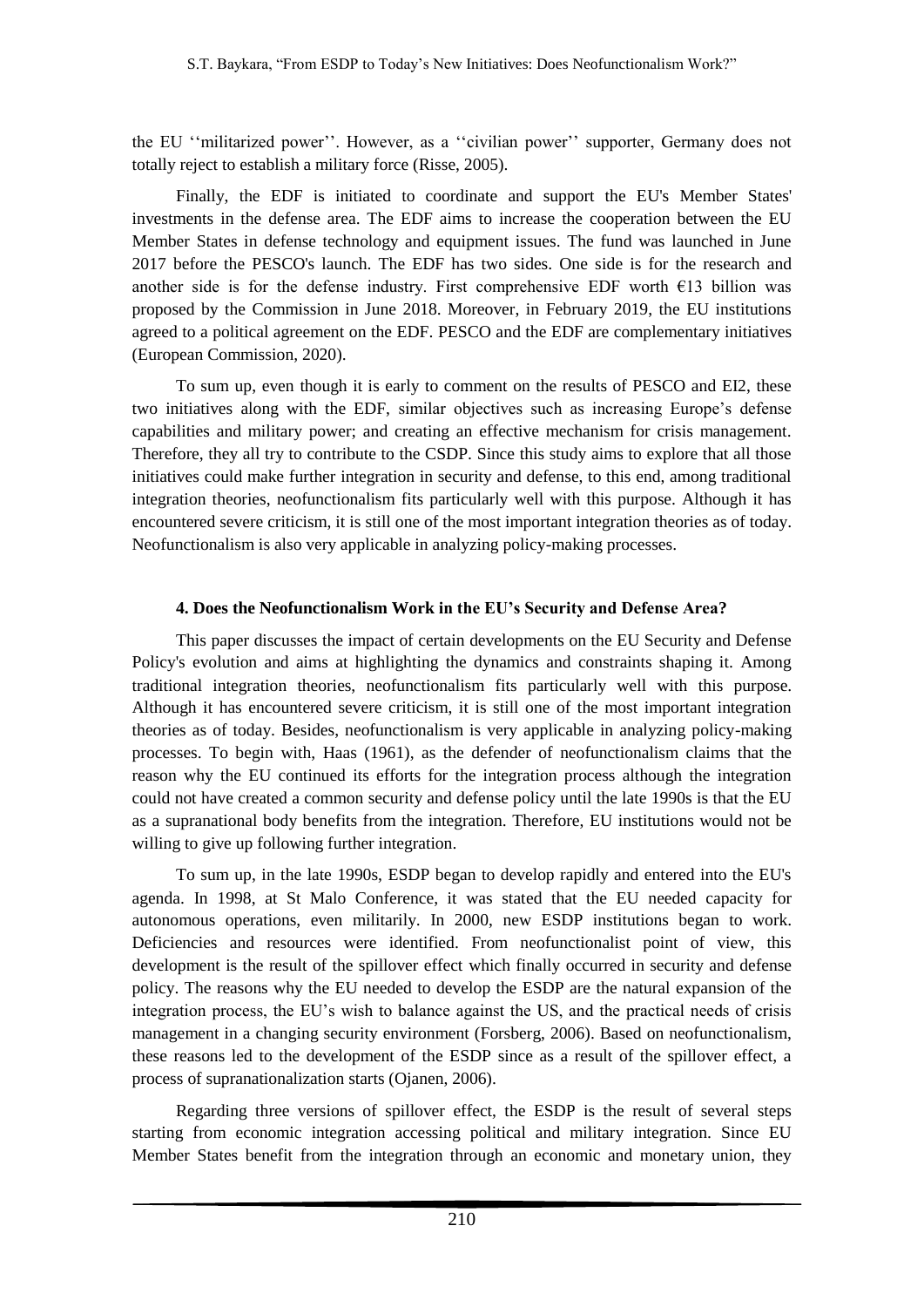would be willing to go further in the development of the European security and defense policy. Therefore, although ESDP/ CSDP is claimed not to be communitarized since it falls into ''high politics'' area and to be the only intergovernmental area of the EU Policy-making structure, Risse (2005) asserts that it is not clear where ''high politics'' finishes and ''low politics'' starts. Therefore, as Risse (2005) explains that in the meantime, the spillover effect has been applied in several ''high politics'' issues such as monetary sovereignty and internal security. Therefore, since there has been functional spillover between the EU's external and security policies, and other traditional EU policies, neofunctionalism is claimed to explain decisions for further integration efforts after the ESDP. The EDF, launched by the Commission, which is a supranational policy demonstrated that the initiative power of the Commission as a high authority created a deep impact on political cultivated spillover logic. Through EDF, the Commission started to take part of issues related with high politics. The EDF also proved that the functional spillover effect also exists in the defense area since Commission showed its willing to include in new targets in defense area. This new bureaucratic spillover could help to the Commission for enhancing its administrative power in the defense area (Haroche, 2020). Therefore, defense bureaucracies and industries shift their loyalties and expectations from states to new central authorities in this field. Thus, the Council of defense ministers would undoubtedly have neofunctionalist integrationist dynamics. Member States also support the formation of the ESDP since it may provide a minimum of defense expenditure, professionalization (rapid reaction capacity, interoperability), specialization, a common market for defense (common defense procurement), and increased industrial co-operation (Ojanen, 2006). These are examples of political spillover. Finally, although new tools brought by the Lisbon Treaty like mutual defense and solidarity clauses and new initiatives which aim to move the CSDP one step further such as EUGS, PESCO, and EDF could lead to long-term results in bolstering the EU's defense capabilities, EU Member States ask for more efficient cooperation in research and acquiring new military capabilities. This argument fits into the cultivated spillover definition well.

When it comes today, the technical dialogue could lead to a spillover effect and low politics could play an important role in a high-level political dialogue. For instance, the EU contributed to the gradual normalization between Kosovo and Serbia by using the spillover effect of the technical dialogue. Visoka and Doyle define this also as ''neo-functional peace'' and refers to the civilian crisis management capability of the EU (Visoka and Doyle, 2016). Bergmann and Niemann (2018) agree with Visoka and Doyle concerning the spillover effect that could contribute to the integration in the external policy of the EU. Moreover, CBSD is another contemporary example demonstrating further integration and coherence in the security and defense area. Through CBSD, the EU aims to fund the equipment and infrastructure of the armed forces of the EU Member States (Bergmann, 2019). As a result of the decision of all EU institutions, the CBSD was put into practice under the IcSP, which is a financial instrument of the development policy. By doing this, the EU will provide training, equipment, and infrastructure to the armed forces under the decision-making of the European Commission. Therefore, the Commission accessed the supranational power in EU's security affairs and opened a way to use the EU's budget in funding the armed forces. Therefore, the CBSD initiative fits neofunctionalism's functional and cultivated spillover logics (Bergmann, 2019).

Finally, increasing tension and unforeseen crises in the world affairs forwarded the EU to take further actions in security and defense issues. For instance, concerning the case of PESCO,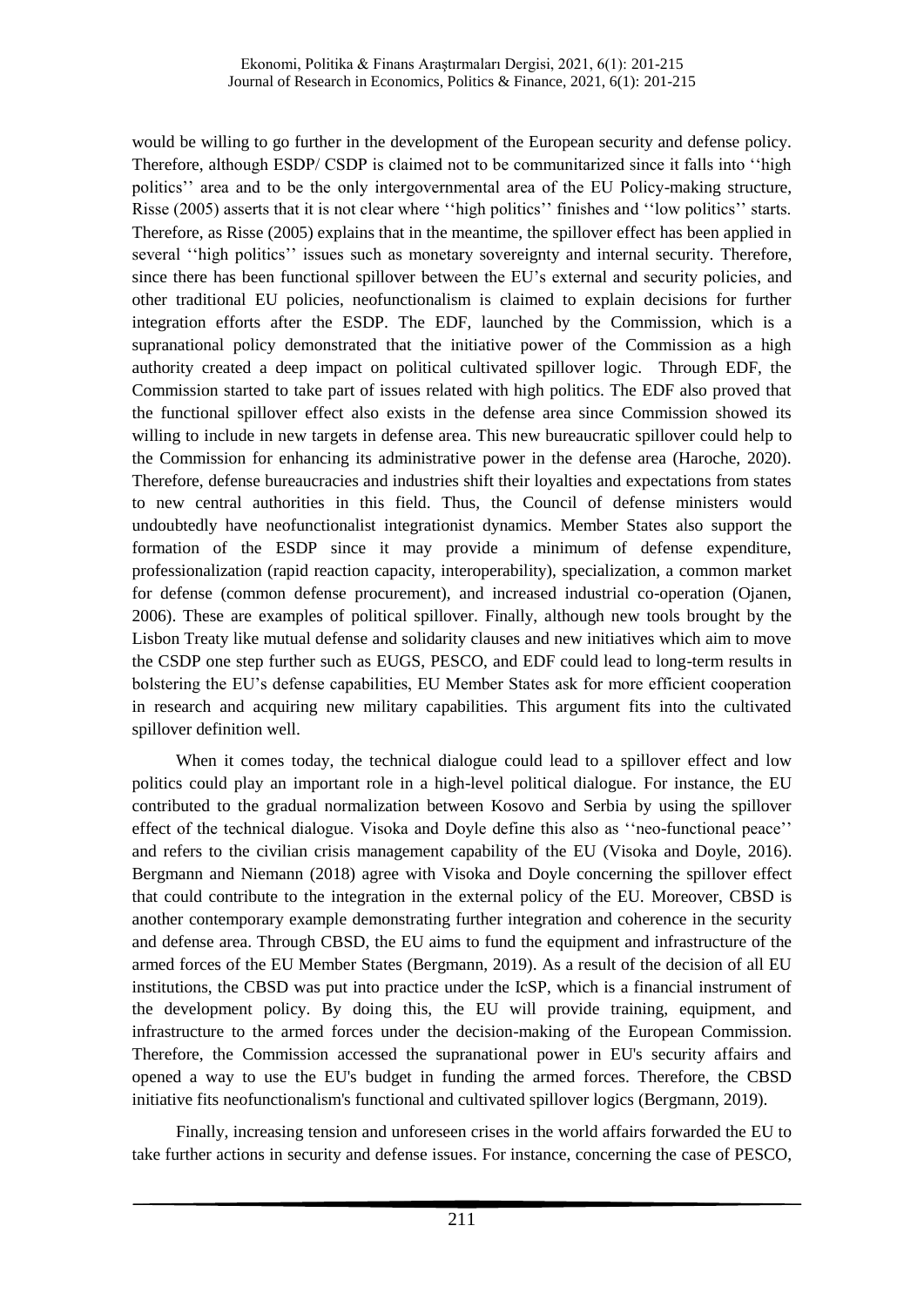the Russian annexation of Crimea in 2014, inner security threats, Trump's speech claiming that NATO was obsolete and Brexit, have driven the EU for further integration in the military realm. Since the EU has seen that it cannot trust NATO for security and current European integration is also unescapable in the security and defense realm. It is obvious that a spillover could not happen in the security and defense area easily; however, the start for permanent and structural integration in the European defense sector the EU has given cannot also be underestimated.

### **5. Conclusion**

This article has attempted to show that even the pauses in further integration efforts in the defense security and defense issues take place, the EU is continuing to follow a possessed path going to a common security and defense policy. The ESDP is always one of the most significant policies of the EU for shaping both foreign relations and the integration process. The 1998 St. Malo Declaration was a beginning for the EU realizing that the security and defense issues should be handled more seriously. After security and defense issues have become more important due to political developments since the beginning of 2000s, the ESDP has started to move towards the CSDP. The Lisbon Treaty's provisions on security and defense such as the mutual defense clause, and broadening the crisis management operations, the enhanced cooperation on defense, the PESCO, and the solidarity clause have important contributions in this progress. Moreover, from ESDP to CSDP and today's new initiatives, the EU has taken good steps for further integration. Although new tools brought by the Lisbon Treaty like mutual defense and solidarity clauses and new initiatives which aim to move the CSDP one step further such as EUGS, PESCO, and EDF could lead to long-term results in bolstering the EU's defense capabilities, EU Member States are willing and able to cooperate efficiently in research and acquiring new military capabilities.

Although this paper argues that neofunctionalist spillover largely accounts for the progress of European Defense and Security Policy for further integration so far, neofunctionalism could also explain the disintegration. It means that spillback which means moving back from integration by sectoral or institutional means could also be debatable under the neofunctionalism which means that pauses in further integration effort in the defense security and defense issues are also in the scope of neofunctionalism. Finally, it should be underlined that the author knows the difficulties what this study aims to show since it is early to comment on the results of new initiatives within the EU. Besides, the division between EI2 and PESCO makes the EU Members skeptical towards a common security and defense policy. Still, this study assumes that the evolution of the CSDP up to the present is meaningful from neofunctionalist point of view.

#### **Researchers' Contribution Rate Statement**

I am a single author of this paper. My contribution is 100%.

#### **Conflict of Interest Statement**

There is no potential conflict of interest in this study.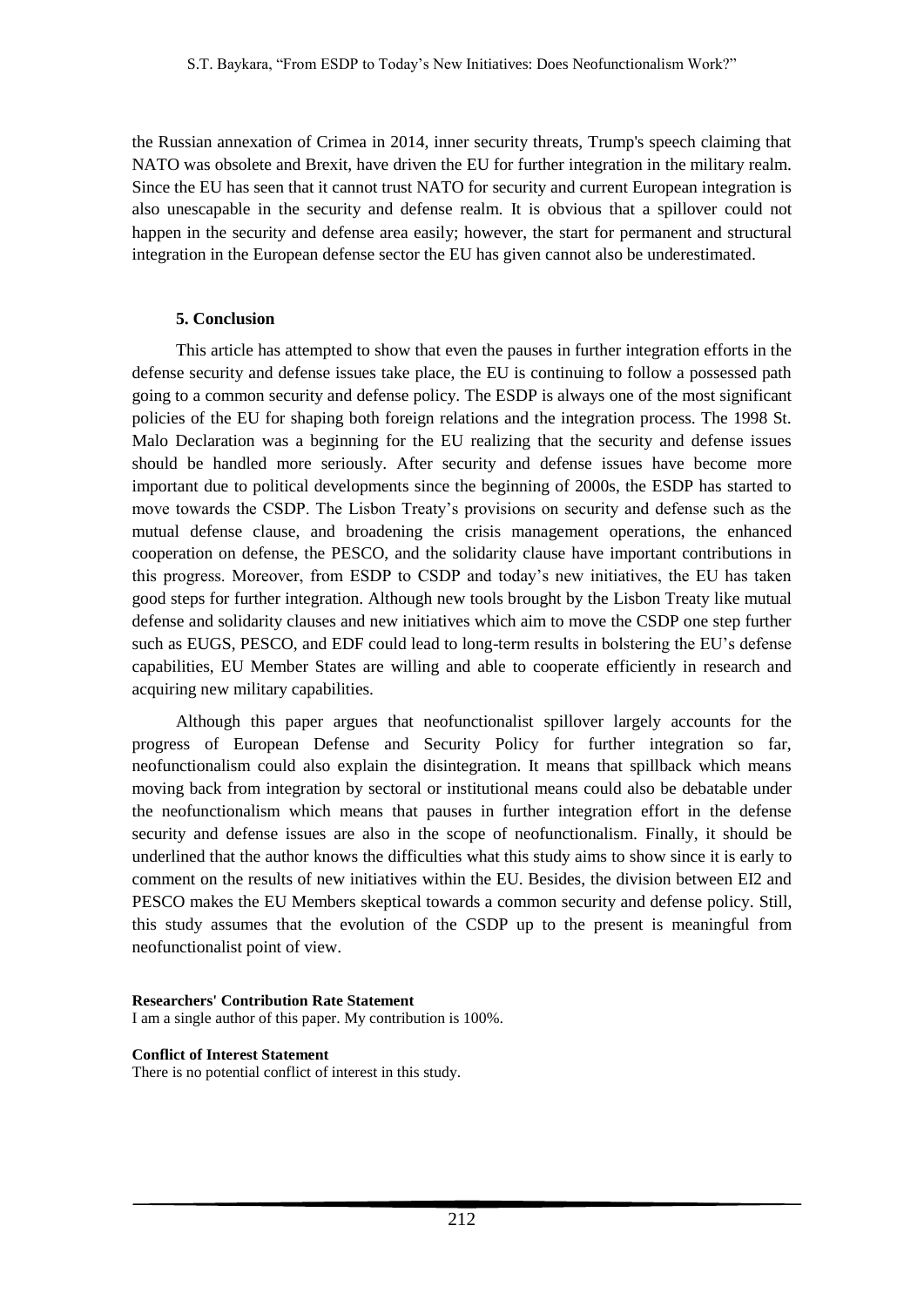#### **References**

- Bergmann, J. (2019). Neofunctionalism and EU external policy integration: The case of capacity building in support of security and development (CBSD). *Journal of European Public* Policy, *6*(9), 1253- 1272. https://doi.org/10.1080/13501763.2018.1526204
- Bergmann, J. and Niemann, A. (2018). From neo-functional peace to a logic of spillover in EU external policy: A response to Visoka and Doyle. *Journal of Common Market Studies, 56*(2), 420-438. https://doi.org/10.1111/jcms.12608
- Billon-Galland, A. and Quencez, M. (2017). *Can France and Germany make PESCO work as a process toward EU defense?* (GMF Policy Brief. No: 033). Retrieved from https://www.gmfus.org/publications/can-france-and-germany-make-pesco-work-process-towardeu-defense
- Bono, G. (2002). *ESDP: Theoretical approaches, nice summit, hot issues* (Research and Training Network/ ESDP and Democracy Project). Retrieved from https://bits.de/CESD-PA/esdp02.pdf
- Cebeci, M. (2018). Hukuki, siyasi ve iktisadi yönleriyle Avrupa bütünleşmesinde son gelişmeler ve Türkiye-AB gelişmeleri. In S. Baykal, S. Akgül Açıkmeşe, B. Akçay and Ç. Erhan (Eds.), *AB'nin güvenlik ve savunma politikalarında güncel tartışmalar* (pp. 151-178). Ankara: Ankara Üniversitesi Basım Evi.
- Euractiv. (2019). *Macron's coalition of European militaries grows in force.* Retrieved from https://www.euractiv.com/section/defence-and-security/news/macrons-coalition-of-european-mil
- European Commission. (2020). *European defence fund – factsheet*. Retrieved from https://ec.europa.eu/docsroom/documents/34509
- European Defence Agency. (2020). *Europe needs a military Schengen.* Retrieved from https://www.eda.europa.eu/webzine/issue12/cover-story/europe-needs-a-military-schengen
- European Parliament. (2020a). *Mutual defence clause: What the requirement to help out other member states means.* Retrieved from https://www.europarl.europa.eu/news/en/headlines/security/ 20160119STO10518/mutual-defence-clause-what-the-requirement-to-help-other-member-statesmeans#:~:text=The%20mutual%20defence%20clause%20was,consistent%20with%20potential%2 0NATO%20commitments
- European Parliament. (2020b). *Common security and defence policy*. Retrieved from https://www.europarl.europa.eu/factsheets/en/sheet/159/common-security-and-defence-policy
- European Union External Action Service. (2020a). *The Petersberg tasks.* Retrieved from https://eeas.europa.eu/topics/common-security-and-defence-policy-csdp/5388/shaping-of-acommon-security-and-defence-policy-\_en#:~:text=link%20is%20external),The%20Petersberg%20 Tasks,tasks%2C%20peacekeeping%2C%20and%20peacemaking)
- European Union External Action Service. (2020b). *Shaping of a common security and defence policy.* Retrieved from https://eeas.europa.eu/topics/common-security-and-defence-policycsdp/5388/shaping-of-a-common-security-and-defence-policy-\_en
- Fiott, D., Missiroli, A. and Tardy, T. (2017). *Permanent structured cooperation: What's in a name?* (Chaillot Paper. No. 142). Retrieved from https://www.iss.europa.eu/sites/default/files/EUISSFiles /CP\_142\_ONLINE.pdf
- Forsberg, T. (2006, September). *Explaining the emergence of the ESDP: Setting the research agenda*. Paper presented at the European Consortium for Political Research (ECPR), Standing Group for International Relations (SGIR) Conference, Torino, Italy. Retrieved from http://citeseerx.ist.psu.edu/viewdoc/download?doi=10.1.1.408.5728&rep=rep1&type=pdf
- Guerzoni, F. (2017). *A European integrated force for an ambitious permanent structured cooperation* (UEF Reflection Paper). Retrieved from https://www.federalists.eu/fileadmin/files\_uef/ Publications/Reflection\_Paper/2017\_Nov\_Reflection\_Paper\_Francesco\_Guerzoni.pdf
- Haas, E. B. (1958). *The uniting of Europe: Political, social and economic forces 1950-1957*. Stanford, CA: Stanford University Press.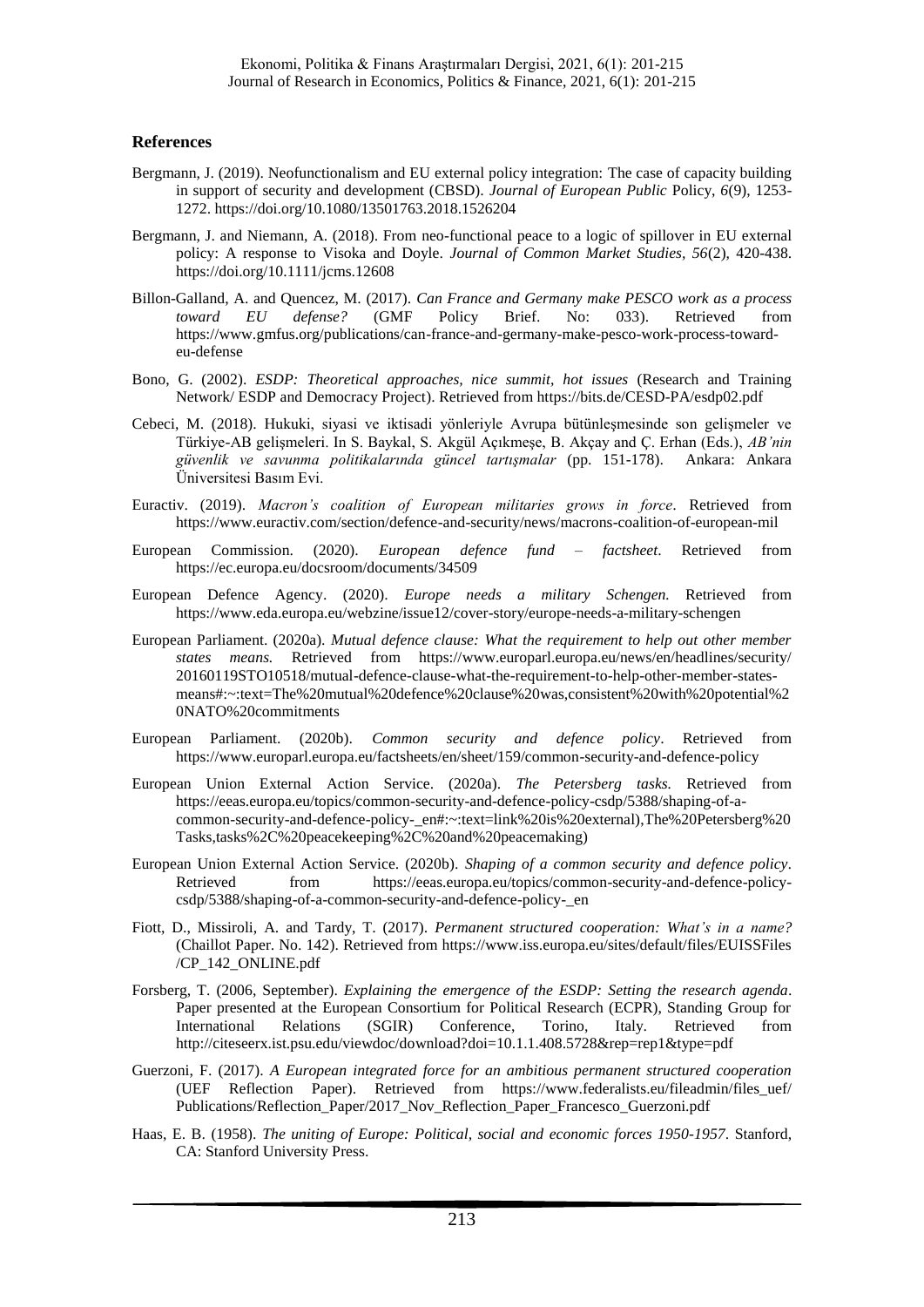- Haas, E. B. (1961). International integration: The European and the universal process. *International Organization, 15*(3), 366- 392. https://doi.org/10.1017/S0020818300002198
- Haas, E. B. (1964). *Beyond the nation state: Functionalism and international organization.* Stanford, CA: Stanford University Press.
- Haroche, P. (2020). Supranationalism strikes back: A neofunctionalist account of the European defence fund. *Journal of European Public Policy*, *27*(6), 853-872. https://doi.org/10.1080/13501763.2019.1609570
- Hill, C., Smith, M. and Vanhoonacker, S. (2005). *International relations and the European Union.* London: Oxford University Press.
- Hoffmann, S. (1966). Obstinate or obsolete? The fate of the nation-state and the case of Western Europe*, Daedalus, 95*(3), 862-15. Retrieved from https://www.jstor.org/stable/20027004
- Hooghe, L. and Marks, G. (2019). Grand theories of European integration in the twenty-first century. *Journal of European Public Policy*, *26*(8), 1113-1133. https://doi.org/10.1080/13501763.2019.1569711
- Keukeleire, S. and Delreux, T. (2014). *The foreign policy of the European Union.* London: Red Globe Press.
- Manners, I. (2002). Normative power Europe: A contradiction in terms?. *Journal of Common Market Studies, 40*(2), 235-258. https://doi.org/10.1111/1468-5965.00353
- Niemann, A. (2016). Theorising internal security cooperation in the European Union: A neofunctionalist perspective. In M. Rhinard and R. Bossong (Eds.), *Theorising internal security cooperation in the European Union* (pp. 129- 152). Oxford: Oxford University Press.
- Niemann, A. and Ioannou, D. (2015). European economic integration in times of crisis: A case of neofunctionalism?. *Journal of European Public Policy, 22*(2), 1-23. doi:10.1080/13501763.2014.994021
- Niemann, A. and Schmitter P. C. (2009). European integration theory. In A. Wiener and T. Diez (Eds.), *Neofunctionalism* (pp. 45–66). Oxford: Oxford University Press.
- Nováky, N. (2018). France's European intervention initiative: Towards a culture of burden sharing. *European View*, *17*(2), 238- 38. https://doi.org/10.1177/1781685818811062
- Ojanen, H. (2006). The EU and NATO: Two competing models for a common defence policy. *Journal of Common Market Studies*, *44*(1), (57-76). https://doi.org/10.1111/j.1468-5965.2006.00614.x
- Rehrl, J. (2015). *Invoking the EU's mutual assistance clause. What it says, what it means.* Retrieved from https://www.egmontinstitute.be/invoking-the-eus-mutual-assistance-clause-what-it-says-what-itmeans/#:~:text=This%20clause%20aims%20to%20create,%3A%20responsibility%2C%20area%2 0and%20tools
- Risse, T. (2005). Neofunctionalism, European identity, and the puzzles of European integration. *Journal of European Public Policy, 12*(2), 291-309. https://doi.org/10.1080/13501760500044033
- Rosamond, B. (2000). *Theories of European integration.* Macmillan Palgrave: Basingstoke.
- Schimmelfennig, F. (2018). European integration (theory) in times of crisis: A comparison of the Euro and Schengen crises. *Journal of European Public Policy, 26*(7), 969- 989. doi:10.1080/13501763.2017
- Schimmelfennig, F. and Rittberger, B. (2006). European Union: Power and policy-making. J. Richardson (Ed.), *Theories of European integration: Assumptions and hypotheses* (pp. 74- 93). New York: Routledge.
- Sweet, A. S. and Sandholtz, W. (1997). European integration and supranational governance. *Journal of European Public Policy*, *4*(3), 297-317. https://doi.org/10.1080/13501769780000011
- Sweeney, S. and Winn, N. (2020). EU security and defence cooperation in times of dissent: Analysing PESCO, the European Defence Fund and the European intervention initiative (EI2) in the shadow of Brexit. *Defence Studies*, *20*(3), 224-249. https://doi.org/10.1080/14702436.2020.1778472